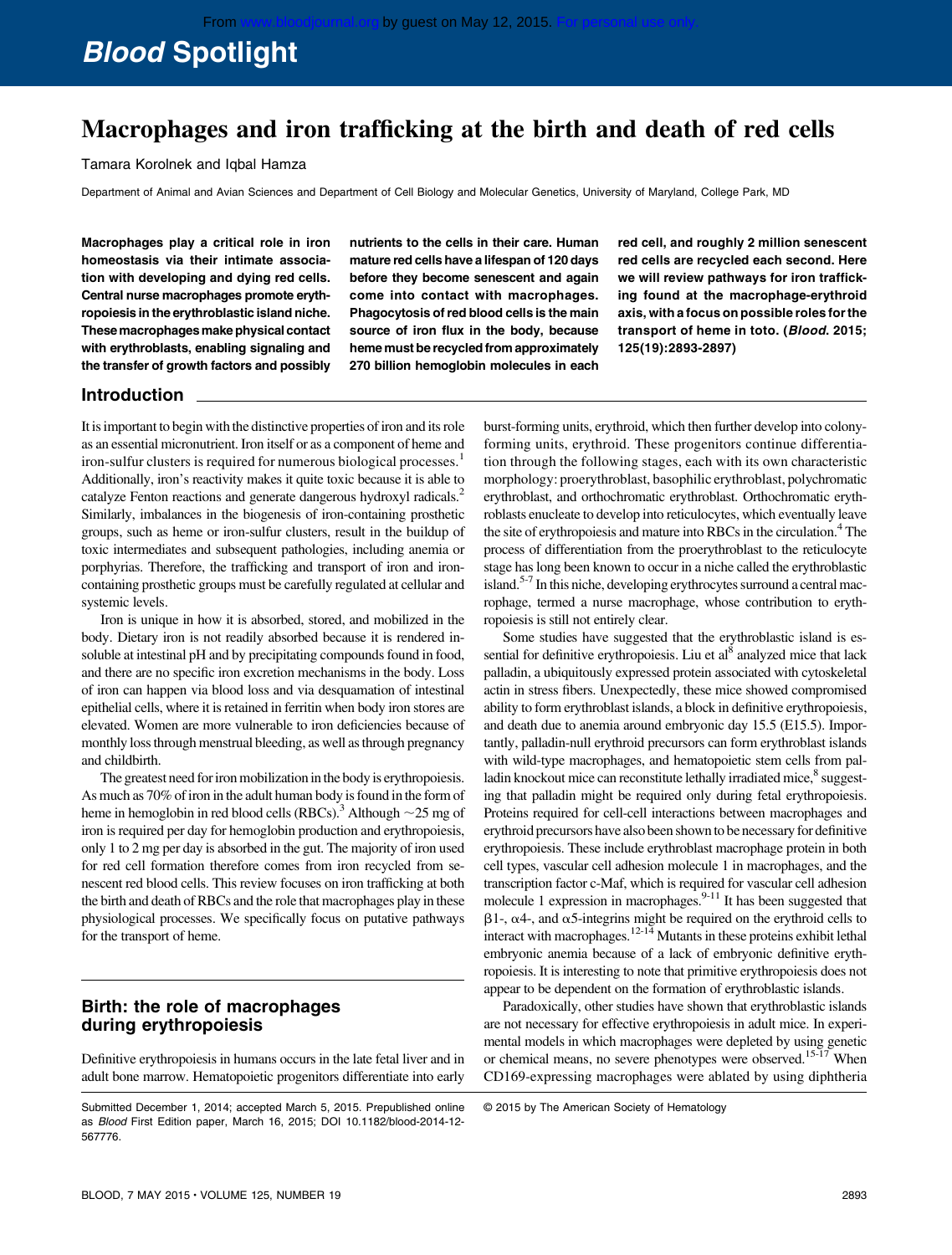

Figure 1. Pathways for delivery of iron and heme iron to developing erythroblasts. Transferrin (Tf) is the major source of iron (red circles) as it emerges from the plasma to bind transferrin receptors (TfRs), becomes internalized, and releases iron into acidic vesicles. Central nurse macrophages found in erythroblastic islands may deliver iron to developing erythroid cells, and secreted ferritin (Ftn) has been observed in the space between nurse macrophages and erythroblasts. Because both developing erythroid cells and macrophages express plasma membrane heme transporters such as Hrg1 and Flvcr1, it is possible that heme (red crosses) itself is transferred to developing red blood cells.

### Erythroblast

toxin, bone marrow erythroblast numbers were reduced, but there was no concomitant anemia.15 Similarly, when macrophages were chemically depleted by using clodronate-encapsulated liposomes, mice had reduced hemoglobin concentration and RBC mean cell hemoglobin but did not show a reduction in RBCs.<sup>16</sup> However, recovery from erythropoietic stresses (including hemolytic anemia, acute blood loss, and myeloablation) was impaired in these mice. Similarly, blood cell numbers associated with polycythemia could be normalized by the same treatment.

The previously mentioned studies used treatment with toxins to eliminate CD169-expressing macrophages or clodronate liposomes to reduce macrophage numbers via phagocytosis, indiscriminately targeting macrophages in both the bone marrow and spleen. Jacobsen et  $al<sup>18</sup>$ recently investigated the effect of targeted depletion of bone marrow macrophages on medullary and extramedullary erythropoiesis. Treatment with pharmacologic doses of granulocyte colony-stimulating factor (G-CSF) specifically eliminates resident macrophages in the bone marrow. Jacobsen et al showed that loss of these bone marrow macrophages disrupts the erythroblast niche with a concomitant block in erythropoiesis because mice treated with G-CSF for 4 days showed increased numbers of proerythroblasts and decreased amounts of more differentiated erythroblasts and reticulocytes. Interestingly, G-CSF treatment increased extramedullary erythropoiesis and erythroblastic island formation in the spleen. The effect of G-CSF on erythropoiesis in humans has not been extensively studied, but this treatment has been shown to reduce red cell numbers in humans.<sup>19</sup>

The authors' conclusion that the erythroblast island is necessary for erythropoiesis in the bone marrow contradicts the results discussed in the previous paragraph but is supported by the genetic studies mentioned earlier. This inconsistency may be resolved in a number of ways. One could argue that erythroblastic islands are critical during steadystate embryonic definitive erythropoiesis but are only required in adults during stress erythropoiesis. An alternative explanation is that the macrophage depletion treatments used in the earlier experiments were not extensive enough to sufficiently impact red cell production. Further research is needed to establish the requirement for the erythroblastic niche during erythropoiesis and the relative contribution of the bone marrow versus the spleen to blood formation.

Nurse macrophages have been shown to regulate erythroblast development via proliferative and survival signals and to play a role in enhancing enucleation.<sup>6,7</sup> Some have suggested that the central

macrophage also helps developing erythroid cells by delivering nutrients.<sup>7</sup> With grams of iron found as heme in hemoglobin in adult human RBCs, what is the source of this iron, and what role, if any, do nurse macrophages play in delivering iron to erythroid precursors?

Early ferrokinetic studies established that diferric transferrin in the plasma is the sole source of iron for erythroid heme synthesis; the transferrin pathway is shown in Figure 1. Those studies demonstrated that radioactive iron was taken up directly from the plasma, that transferrin was recycled after incorporation of iron into developing reticulocytes, and that a membrane-bound transferrin receptor was required for the process. $20-25$  The transferrin-iron-transferrin receptor cycle has been extensively studied, showing that diferric transferrin binds the transferrin receptor (also known as CD71) and is internalized via receptormediated endocytosis. Iron is released from transferrin following acidification of the endosome, where it can be mobilized for use in the cell, for storage in ferritin, or for export from the cell.<sup>26,27</sup>

Human patients and mouse models of atransferrinemia have also provided support for the importance of transferrin-bound iron (reviewed in Bartnikas<sup>28</sup>). Humans with mutations leading to the absence of transferrin suffer from hypochromic microcytic anemias. Without the delivery of transferrin-bound iron, erythroid precursors lack sufficient iron to support heme and hemoglobin synthesis. Counterintuitively, there is iron overload in tissues such as the heart and liver because reduced hepcidin increases iron absorption in the gut, and nonerythroid tissues possess transferrin-independent mechanisms for iron uptake.<sup>29,30</sup> Several of the mutations responsible for human cases of atransferrinemia have been characterized,<sup>31-35</sup> although there are no detailed analyses of the effects of these mutations on transferrin function. The mouse model of atransferrinemia, the hpx mouse, was first described more than 25 years ago.<sup>36</sup> The hpx mutation leads to abnormal splicing of the transferrin messenger RNA, resulting in less than 1% of normal levels of the mutant transferrin being detectable.<sup>37,38</sup> These hypotransferrinemic mice are born severely anemic and die before weaning if not treated with exogenous transferrin or blood transfusions.

Evidence from atransferrinemic patients and mouse models suggests that transferrin is the sole source of iron used in heme synthesis during erythropoiesis. However, there are many questions remaining with respect to this hypothesis. First, whereas most atransferrinemia patients exhibit symptoms in infancy or early childhood, at least one patient showed no symptoms until adulthood.<sup>31</sup> Further characterization of the effect of atransferrinemia-associated mutations on transferrin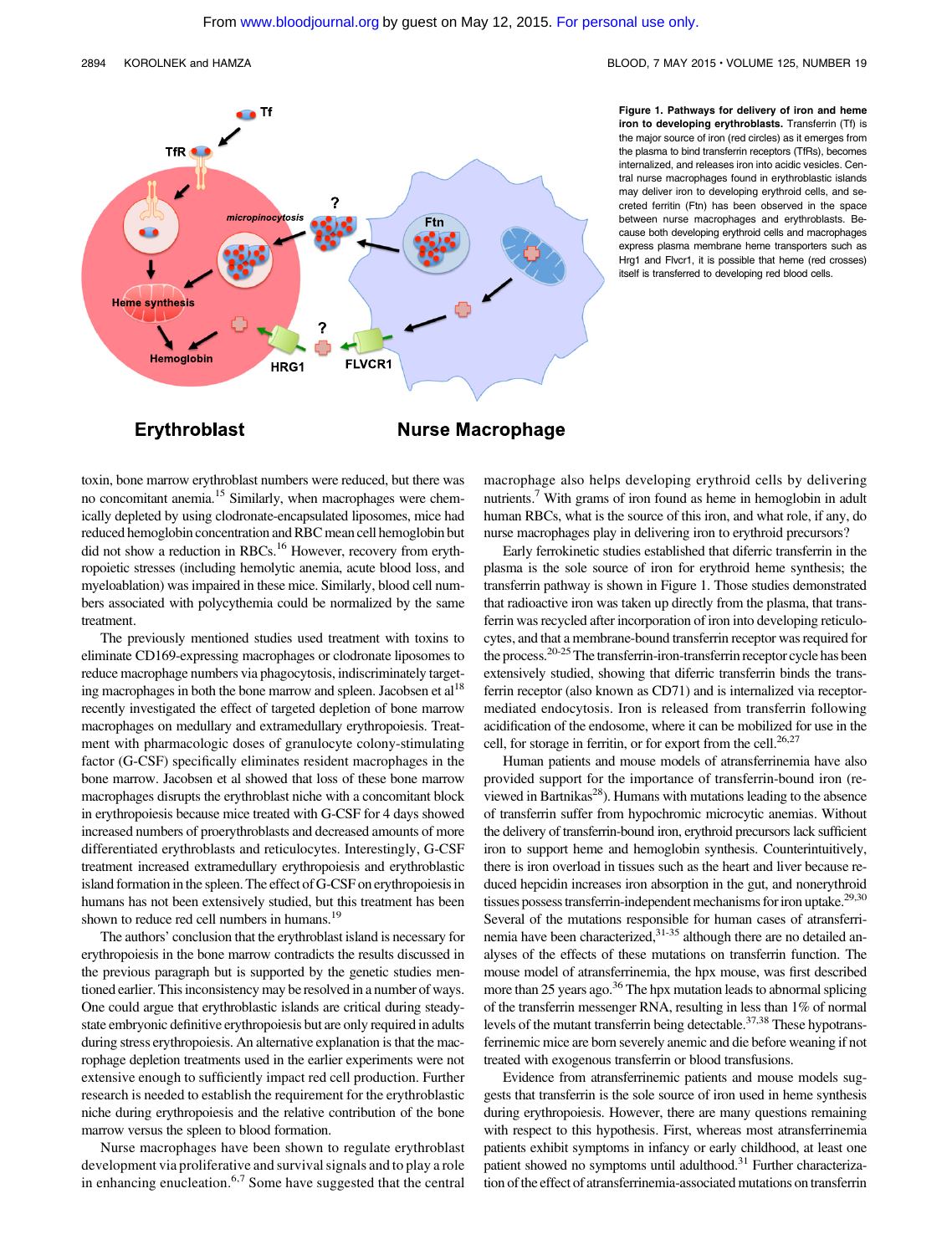

Figure 2. Pathways for heme and iron recycling during erythrophagocytosis. Senescent red blood cells are recognized by macrophages of the reticuloendothelial system and subsequently internalized and degraded. Iron (red circles) is released from hemoglobin in the phagolysosome by an unknown mechanism, imported into the cytosol via Nramp1, and is either stored in ferritin (FTN) or is exported from the cell by ferroportin (FPN). Heme in the phagolysosome is transported into the cytosol by HRG1, where it can be degraded by HMOX1 for storage or exported as iron. This heme may also be effluxed from the cell by the heme exporter, FLVCR1, and there is some evidence that it can be inserted in toto into apohemoproteins within the macrophage.

function would clarify whether the severity and timing of the disease onset correlates with the severity of the transferrin mutation. This might reveal a late-onset human patient with severe transferrin deficiency, indicating alternate pathways for iron transport to developing erythroblasts. Second, the hpx mouse survives until birth. Is this indicative that both primitive and fetal definitive erythropoiesis rely on iron sources other than transferrin-bound iron? Interestingly, mice lacking the transferrin receptor die at  $E12.5^{29}$  What is the reason for the discrepancy between the two mouse models, which would be expected to have overlapping phenotypes?

There is intriguing evidence for alternate pathways for iron delivery to erythroblasts during their development. Ferritin molecules have been localized between the membranes of the central nurse macrophage and the surrounding erythroblasts (Figure 1, ferritin pathway). Although the exact origin of this ferritin remains a mystery, studies have shown that it is absorbed by erythroblasts by micropinocytosis.<sup>39</sup> Cell culture studies have shown that in the absence of transferrin in the media, ferritin synthesized and secreted by macrophages is capable of supporting the differentiation of erythroid precursors. $40,41$  These results contradict the in vivo evidence that transferrin is the sole means of iron delivery during erythropoiesis. Are these results artifactual? Are they a result of differences in iron homeostasis between an in vitro coculture system and a whole animal model? Notably, an in vitro coculture system would be lacking systemic signals that have been shown to regulate iron homeostasis on an organismal level. The best example of this is hepcidin, a peptide secreted by the liver, which regulates iron release into the circulation by binding to and causing degradation of ferroportin.42-45 Another example is erythroferrone (ERFE), a tumor necrosis factor  $\alpha$  superfamily member. ERFE is secreted by erythroblasts in the bone marrow and spleen in response to Jak2/Stat5 signaling induced by erythropoietin, which is mainly secreted by the kidney.<sup>46</sup> ERFE signaling suppresses hepcidin expression in the liver enabling the release of iron stores, and this pathway was shown to be important during stress erythropoiesis.<sup>46</sup> The effect of ERFE on other iron storage and transport molecules has not yet been elucidated.

There is the possibility that heme itself is transported to developing erythroblasts. The heme importer HRG1 is expressed in early erythroid cells.<sup>47</sup> Studies have shown that heme can be exported by macrophages, and macrophages indeed express the plasma membrane heme exporter FLVCR148,49 (Figure 1, heme transport pathway). FLVCR1a, the first reported isoform, was initially discovered as a plasma membrane heme exporter, although recently a second isoform, FLVCR1b, has been shown to function as a mitochondrial heme exporter.<sup>48,50,51</sup> Further research is required to determine the precise function of the plasma membrane–localized FLVCR1 protein in erythropoiesis, because an FLVCR1a-specific knockout mouse has not yet been reported. Are there as-yet-undiscovered pathways for the delivery of heme into erythroblasts? Although these pathways are clearly not predominant under physiological conditions, they may play a role in pathological forms of erythropoiesis.

#### Death: macrophage iron homeostasis during erythrophagocytosis

Human RBCs have a limited lifespan, after which they become senescent and are engulfed and digested by macrophages of the reticuloendothelial system (RES) in a process called erythrophagocytosis (EP) (reviewed in de Back et al,<sup>7</sup> Bratosin et al,<sup>52</sup> Knutson and Wessling-Resnick,<sup>53</sup> Beaumont and Delaby,<sup>54</sup> and Ganz<sup>55</sup>). As previously mentioned, the majority of iron required to sustain erythropoiesis is derived from recycled RBCs, and defects in EP lead to aberrant iron metabolism, including anemia and iron overload.

EP occurs when senescent RBCs are recognized by RES macrophages and engulfed via phagocytosis. The relative contribution of splenic versus bone marrow macrophages to erythrophagocytosis is unknown. The RBC-containing phagosome merges with lysosomal vesicles, forming the erythrophagolysosome. Here red cells are degraded, and their contents are subsequently imported into the macrophage cytosol for storage or recycling (Figure 2). The heme catabolism enzyme heme oxygenase 1 (Hmox1) plays a critical role in EP, releasing iron from heme's protoporphyrin ring for storage or reuse. Mice that lack Hmox1 lose the ability to recycle heme iron and consequently suffer from anemia, reduced serum iron, and accumulation of iron in the liver and the spleen.<sup>56</sup> Hmox1<sup>-/-</sup> mice lack liver and splenic macrophages, which die of heme-associated toxicity, as is observed in vitro when  $H$ mox $1^{-/-}$  macrophages are fed RBCs.<sup>57</sup> Heme oxygenase deficiency has been reported in two human patients who also exhibited asplenia and hemolytic anemia.58-60

It has been proposed that the heme extracted from hemoglobin during EP was degraded by Hmox1 within the phagolysosome.<sup>61</sup> This iron could then be imported into the cytosol by Nramp1, the iron transporter found on the phagolysosomal membrane, for storage in ferritin or export into the circulation by ferroportin. However, there are several problems with the function of Hmox1 in this model. First, studies have revealed that even though Hmox1 is embedded in the ER membrane via a transmembrane segment, the active site of the enzyme is oriented toward the cytosol.<sup>62, $\tilde{6}$ 3 Second, the optimal pH for Hmox1 (pH 7.4) is closer to</sup> cytosolic pH than acidic lysosomal pH.64 Third, maximal Hmox1 activity is achieved only in the presence of biliverdin reductase, which is located in the cytosol.<sup>65,66</sup> Finally, immunocytochemical studies have shown that heme oxygenases are not found in or on the phagolysosome during  $EP<sup>67</sup>$  It is likely that heme must be exported from the erythrophagolysosome before degradation by Hmox1 for iron recycling.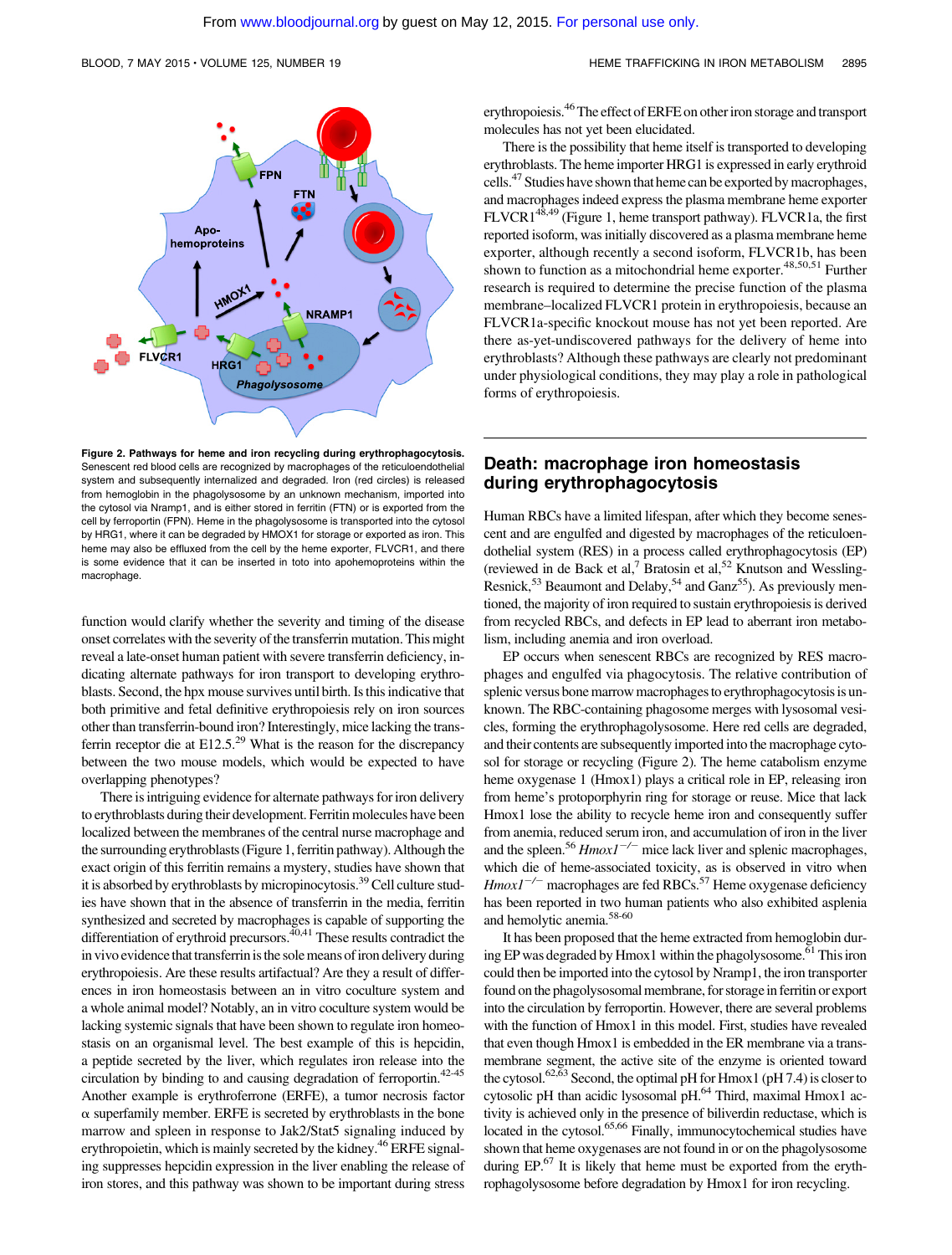2896 KOROLNEK and HAMZA BLOOD, 7 MAY 2015 · VOLUME 125, NUMBER 19

Hrg1, a conserved heme-transporting permease, has recently been shown to mediate heme import from the phagolysosome into the cytosol during EP.<sup>68</sup> Hrg1 is expressed in macrophages of the RES and is upregulated transcriptionally and at the protein level in response to treatment with heme or iron and during EP.67,68 This effect was observed in both ex vivo cultured bone marrow-derived macrophages (BMDMs) and in vivo in the spleens and livers of mice injected with heme, damaged RBCs, or the hemolysis agent phenylhydrazine. Hrg1 colocalizes with Lamp1 in endolysosomal compartments and specifically localizes to the erythrophagolysosome during  $EP$ .<sup>67-69</sup> Transcriptional induction of markers such as Hmox1, Ftn, and Fpn is indicative of increased cellular heme and iron levels in macrophages during EP. Correspondingly, when Hrg1 is depleted, BMDMs are unable to sufficiently upregulate this transcriptional response. This was interpreted as a lack of heme export because the effect was still observed when BMDMs were treated with the iron chelator desferroxamine.<sup>68</sup>

The same study also showed that a P36L polymorphism in HRG1 is associated with anemia and defective heme transport in a small percentage of African Americans, as determined by expression in a yeast heterologous system, rescue of anemia in zebrafish morphants, and in BMDMs during EP.<sup>68</sup> The latter experiments were performed by measuring the biochemical activity of a Golgi-confined hemoprotein reporter horseradish peroxidase (HRP) expressed in BMDMs; increased biochemical activity of HRP was attributed to greater cellular heme availability. Further controls are necessary to definitively show that increased HRP activity was a result of incorporation of recycled heme (rather than heme synthesized de novo from recycled iron). However, these experiments hint that heme derived from recycled RBCs could be incorporated in toto into apohemoproteins rather than be destined for degradation and recycled as iron.

We have previously summarized the evidence for the existence of intracellular heme trafficking pathways in eukaryotic cells.<sup>70</sup> We have also identified one such transporter using genetic screens in C. elegans. The ABC transporter  $mrp-5$  was shown to be an intestinal heme exporter essential for worm survival because this nematode is incapable of synthesizing heme and relies exclusively on heme derived from the diet.<sup>71,72</sup> In the same study, we showed that fibroblasts lacking the mammalian homolog of MRP5/ABCC5 showed attenuated activity of the Golgi-targeted heme-based HRP reporter in response to exogenous heme. Regardless of whether MRP5/ABCC5 is involved in the subcellular redistribution of heme during erythrophagocytosis in mammals, a network of chaperones and transporters must exist for heme trafficking.

Other studies also hint that not all heme derived from recycled RBCs is degraded into iron. SPI-C is a transcription factor that participates in a differentiation circuit for red pulp macrophages (RPMs) and bone marrow macrophages (BMMs). Initial reports showed that splenic

#### References

- 1. Aisen P, Enns C, Wessling-Resnick M. Chemistry and biology of eukaryotic iron metabolism. Int J Biochem Cell Biol. 2001; 33(10):940-959.
- 2. Papanikolaou G, Pantopoulos K. Iron metabolism and toxicity. Toxicol Appl Pharmacol. 2005;202(2):199-211.
- 3. Gkouvatsos K, Papanikolaou G, Pantopoulos K. Regulation of iron transport and the role of transferrin. Biochim Biophys Acta. 2012;1820(3):188-202.
- 4. Palis J. Primitive and definitive erythropoiesis in mammals. Front Physiol. 2014;5:3.
- Bessis M. [Erythroblastic island, functional unity of bone marrow] [in French]. Rev Hematol. 1958;13(1):8-11.
- 6. An X, Mohandas N. Erythroblastic islands, terminal erythroid differentiation and reticulocyte maturation. Int J Hematol. 2011;93(2):139-143.

RPMs in  $Spic^{-/-}$  mice fail to develop, whereas other populations of monocytes and macrophages remain unchanged.<sup>73</sup> Lacking important populations of iron-recycling macrophages,  $Spic^{-/-}$  mice consequently develop an iron overload phenotype in the spleen. It was determined that SPI-C expression was activated by heme itself, via derepression by the heme-dependent transcription factor Bach1.74 This heme/Bach1/SPI-C axis regulates the differentiation of monocytes into RES macrophages, for example, in the case of hemolysis and a sudden toxic bolus of heme to iron-recycling macrophages. The same metabolite, although itis toxic to mature RES macrophages, can also stimulate differentiation of monocytes to replace the very population lost as a result of heme toxicity.

We can also ask the following question: What is the source of the heme signal that instructs monocytes to differentiate into RES macrophages? Although Haldar et al<sup>74</sup> used either phenylhydrazine treatment or intraperitoneal heme injection to induce SPI-C expression and monocyte differentiation, is it possible that heme derived from recycled RBCs exits the macrophage to induce SPI-C in vivo? Would inhibition of heme efflux from RES macrophages, perhaps via deletion of FLVCR1a from macrophages, mimic a  $Spic^{-/-}$  phenotype and prevent differentiation of RPMs and BMMs? Further experimentation will be required to dissect the role of heme as a possible signal molecule after red cell recycling.

#### Acknowledgments

The authors thank Stefano Rivella for critical discussions and reading of the manuscript.

This work was supported by National Institute of Diabetes and Digestive and Kidney Diseases grants DK85035 and DK74797 (I.H.) from the National Institutes of Health.

#### Authorship

Contribution: T.K. and I.H. wrote and discussed the manuscript.

Conflict-of-interest disclosure: I.H. is the president and founder of Rakta Therapeutics Inc. (College Park, MD), a company involved in the development of heme transporter-related diagnostics. The remaining author declares no competing financial interests.

Correspondence: Iqbal Hamza, University of Maryland, 2413 Department of Animal and Avian Sciences, Bldg 142, College Park, MD 20742; e-mail: [hamza@umd.edu.](mailto:hamza@umd.edu)

- 7. de Back DZ, Kostova EB, van Kraaij M, van den Berg TK, van Bruggen R. Of macrophages and red blood cells; a complex love story. Front Physiol. 2014;5:9.
- 8. Liu XS, Li XH, Wang Y, et al. Disruption of palladin leads to defects in definitive erythropoiesis by interfering with erythroblastic island formation in mouse fetal liver. Blood. 2007;110(3):870-876.
- 9. Sadahira Y, Yoshino T, Monobe Y. Very late activation antigen 4-vascular cell adhesion molecule 1 interaction is involved in the formation of erythroblastic islands. J Exp Med. 1995;181(1):411-415.
- 10. Soni S, Bala S, Gwynn B, Sahr KE, Peters LL, Hanspal M. Absence of erythroblast macrophage protein (Emp) leads to failure of erythroblast nuclear extrusion. J Biol Chem. 2006;281(29): 20181-20189.
- 11. Kusakabe M, Hasegawa K, Hamada M, et al. c-Maf plays a crucial role for the definitive erythropoiesis that accompanies erythroblastic island formation in the fetal liver. Blood. 2011; 118(5):1374-1385.
- 12. Hirsch E, Iglesias A, Potocnik AJ, Hartmann U, Fässler R. Impaired migration but not differentiation of haematopoietic stem cells in the absence of beta1 integrins. Nature. 1996; 380(6570):171-175.
- 13. Ulyanova T, Jiang Y, Padilla S, Nakamoto B, Papayannopoulou T. Combinatorial and distinct roles of  $\alpha$ <sub>5</sub> and  $\alpha$ <sub>4</sub> integrins in stress erythropoiesis in mice. Blood. 2011;117(3):975-985.
- 14. Ulyanova T, Padilla SM, Papayannopoulou T. Stage-specific functional roles of integrins in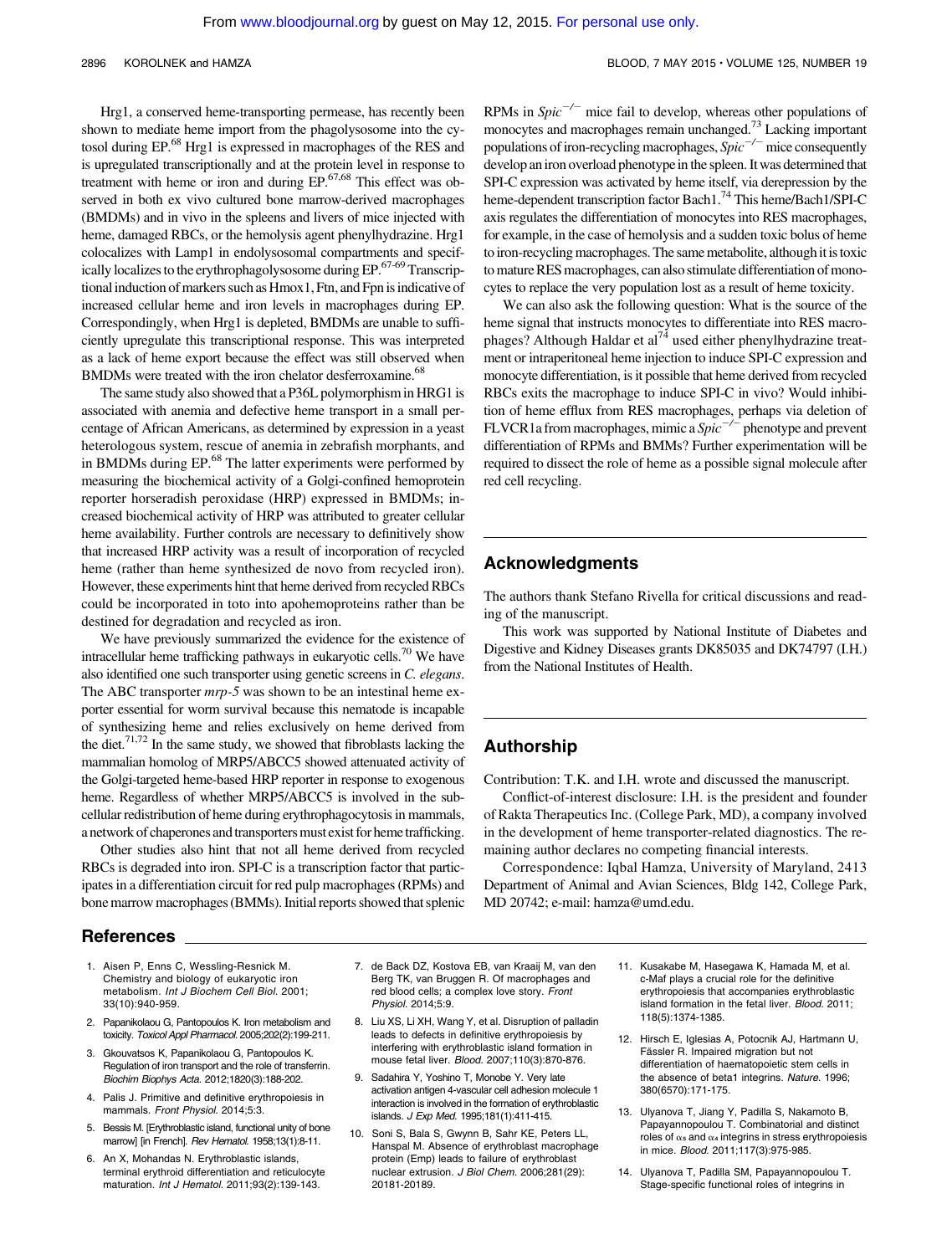#### 36. Bernstein SE. Hereditary hypotransferrinemia with hemosiderosis, a murine disorder resembling human atransferrinemia. J Lab Clin Med. 1987; 110(6):690-705.

- 37. Huggenvik JI, Craven CM, Idzerda RL, Bernstein S, Kaplan J, McKnight GS. A splicing defect in the mouse transferrin gene leads to congenital atransferrinemia. Blood. 1989;74(1):482-486.
- 38. Trenor CC III, Campagna DR, Sellers VM, Andrews NC, Fleming MD. The molecular defect in hypotransferrinemic mice. Blood. 2000;96(3): 1113-1118.
- 39. Policard A, Bessis M. Micropinocytosis and rhopheocytosis. Nature. 1962;194:110-111.
- 40. Leimberg JM, Konijn AM, Fibach E. Developing human erythroid cells grown in transferrin-free medium utilize iron originating from extracellular ferritin. Am J Hematol. 2003;73(3):211-212.
- 41. Leimberg MJ, Prus E, Konijn AM, Fibach E. Macrophages function as a ferritin iron source for cultured human erythroid precursors. J Cell Biochem. 2008;103(4):1211-1218.
- 42. Nicolas G, Bennoun M, Devaux I, et al. Lack of hepcidin gene expression and severe tissue iron overload in upstream stimulatory factor 2 (USF2) knockout mice. Proc Natl Acad Sci USA. 2001; 98(15):8780-8785.
- 43. Park CH, Valore EV, Waring AJ, Ganz T. Hepcidin, a urinary antimicrobial peptide synthesized in the liver. J Biol Chem. 2001; 276(11):7806-7810.
- 44. Pigeon C, Ilyin G, Courselaud B, et al. A new mouse liver-specific gene, encoding a protein homologous to human antimicrobial peptide hepcidin, is overexpressed during iron overload. J Biol Chem. 2001;276(11):7811-7819.
- 45. Nemeth E, Tuttle MS, Powelson J, et al. Hepcidin regulates cellular iron efflux by binding to ferroportin and inducing its internalization. Science. 2004;306(5704):2090-2093.
- Kautz L, Jung G, Valore EV, Rivella S, Nemeth E, Ganz T. Identification of erythroferrone as an erythroid regulator of iron metabolism. Nat Genet. 2014;46(7):678-684.
- 47. Campbell MR, Karaca M, Adamski KN, Chorley BN, Wang X, Bell DA. Novel hematopoietic target genes in the NRF2-mediated transcriptional pathway. Oxid Med Cell Longev. 2013;2013:120305.
- 48. Keel SB, Doty RT, Yang Z, et al. A heme export protein is required for red blood cell differentiation and iron homeostasis. Science. 2008;319(5864):825-828.
- 49. Knutson MD, Oukka M, Koss LM, Aydemir F, Wessling-Resnick M. Iron release from macrophages after erythrophagocytosis is upregulated by ferroportin 1 overexpression and down-regulated by hepcidin. Proc Natl Acad Sci USA. 2005;102(5):1324-1328.
- 50. Quigley JG, Yang Z, Worthington MT, et al. Identification of a human heme exporter that is essential for erythropoiesis. Cell. 2004;118(6): 757-766.
- 51. Vinchi F, Ingoglia G, Chiabrando D, et al. Heme exporter FLVCR1a regulates heme synthesis and degradation and controls activity of cytochromes P450. Gastroenterology. 2014;146(5):1325-1338.
- 52. Bratosin D, Mazurier J, Tissier JP, et al. Cellular and molecular mechanisms of senescent erythrocyte phagocytosis by macrophages. A review. Biochimie. 1998;80(2):173-195.
- 53. Knutson M, Wessling-Resnick M. Iron metabolism in the reticuloendothelial system. Crit Rev Biochem Mol Biol. 2003;38(1):61-88.
- 54. Beaumont C, Delaby C. Recycling iron in normal and pathological states. Semin Hematol. 2009; 46(4):328-338.
- 55. Ganz T. Macrophages and systemic iron homeostasis. J Innate Immun. 2012;4(5-6):446-453.
- 56. Poss KD, Tonegawa S. Heme oxygenase 1 is required for mammalian iron reutilization. Proc Natl Acad Sci USA. 1997;94(20):10919-10924.
- 57. Kovtunovych G, Eckhaus MA, Ghosh MC, Ollivierre-Wilson H, Rouault TA. Dysfunction of the heme recycling system in heme oxygenase 1-deficient mice: effects on macrophage viability and tissue iron distribution. Blood. 2010;116(26): 6054-6062.
- 58. Yachie A, Niida Y, Wada T, et al. Oxidative stress causes enhanced endothelial cell injury in human heme oxygenase-1 deficiency. J Clin Invest. 1999;103(1):129-135.
- 59. Kawashima A, Oda Y, Yachie A, Koizumi S, Nakanishi I. Heme oxygenase-1 deficiency: the first autopsy case. Hum Pathol. 2002;33(1):125-130.
- 60. Radhakrishnan N, Yadav SP, Sachdeva A, et al. Human heme oxygenase-1 deficiency presenting with hemolysis, nephritis, and asplenia. J Pediatr Hematol Oncol. 2011;33(1):74-78.
- 61. Beaumont C, Canonne-Hergaux F. [Erythrophagocytosis and recycling of heme iron in normal and pathological conditions; regulation by hepcidin] [in French]. Transfus Clin Biol. 2005; 12(2):123-130.
- 62. Yoshida T, Sato M. Posttranslational and direct integration of heme oxygenase into microsomes. Biochem Biophys Res Commun. 1989;163(2): 1086-1092.
- 63. Gottlieb Y, Truman M, Cohen LA, Leichtmann-Bardoogo Y, Meyron-Holtz EG. Endoplasmic reticulum anchored heme-oxygenase 1 faces the cytosol. Haematologica. 2012;97(10):1489-1493.
- 64. Liu Y, Ortiz de Montellano PR. Reaction intermediates and single turnover rate constants for the oxidation of heme by human heme oxygenase-1. J Biol Chem. 2000;275(8): 5297-5307.
- 65. Maines MD, Ewing JF, Huang TJ, Panahian N. Nuclear localization of biliverdin reductase in the rat kidney: response to nephrotoxins that induce heme oxygenase-1. J Pharmacol Exp Ther. 2001; 296(3):1091-1097.
- 66. Reed JR, Huber WJ III, Backes WL. Human heme oxygenase-1 efficiently catabolizes heme in the absence of biliverdin reductase. Drug Metab Dispos. 2010;38(11):2060-2066.
- 67. Delaby C, Rondeau C, Pouzet C, et al. Subcellular localization of iron and heme metabolism related proteins at early stages of erythrophagocytosis. PLoS ONE. 2012;7(7): e42199.
- 68. White C, Yuan X, Schmidt PJ, et al. HRG1 is essential for heme transport from the phagolysosome of macrophages during erythrophagocytosis. Cell Metab. 2013;17(2):261-270.
- 69. Rajagopal A, Rao AU, Amigo J, et al. Haem homeostasis is regulated by the conserved and<br>concerted functions of HRG-1 proteins. *Nature.* 2008;453(7198):1127-1131.
- 70. Korolnek T, Hamza I. Like iron in the blood of the people: the requirement for heme trafficking in iron metabolism. Front Pharmacol. 2014;5:126.
- 71. Rao AU, Carta LK, Lesuisse E, Hamza I. Lack of heme synthesis in a free-living eukaryote. Proc Natl Acad Sci USA. 2005;102(12):4270-4275.
- 72. Korolnek T, Zhang J, Beardsley S, Scheffer GL, Hamza I. Control of metazoan heme homeostasis by a conserved multidrug resistance protein. Cell Metab. 2014;19(6):1008-1019.
- 73. Kohyama M, Ise W, Edelson BT, et al. Role for Spi-C in the development of red pulp macrophages and splenic iron homeostasis. Nature. 2009;457(7227):318-321.
- 74. Haldar M, Kohyama M, So AY, et al. Hememediated SPI-C induction promotes monocyte differentiation into iron-recycling macrophages. Cell. 2014;156(6):1223-1234.
- murine erythropoiesis. Exp Hematol. 2014;42(5): 404-409.e4.
- 15. Chow A, Huggins M, Ahmed J, et al. CD169<sup>+</sup> macrophages provide a niche promoting erythropoiesis under homeostasis and stress. Nat Med. 2013;19(4):429-436.
- 16. Ramos P, Casu C, Gardenghi S, et al. Macrophages support pathological erythropoiesis in polycythemia vera and  $\beta$ -thalassemia. Nat Med. 2013;19(4):437-445.
- 17. da Silva Lima F, Rogero MM, Ramos MC, Borelli P, Fock RA. Modulation of the nuclear factor-kappa B (NF-kB) signalling pathway by glutamine in peritoneal macrophages of a murine model of protein malnutrition. Eur J Nutr. 2013;52(4):1343-1351.
- 18. Jacobsen RN, Forristal CE, Raggatt LJ, et al. Mobilization with granulocyte colony-stimulating factor blocks medullar erythropoiesis by depleting  $F4/80(+)VCAM1(+)CD169(+)ER-HR3(+)Ly6G(+)$ erythroid island macrophages in the mouse. Exp Hematol. 2014;42(7):547-561.e4.
- 19. Juarez JG, Harun N, Thien M, et al. Sphingosine-1-phosphate facilitates trafficking of hematopoietic stem cells and their mobilization by CXCR4 antagonists in mice. Blood. 2012;119(3):707-716.
- 20. Walsh RJ, Thomas ED, Chow SK, Fluharty RG, Finch CA. Iron Metabolism. Heme Synthesis in Vitro by Immature Erythrocytes. Science. 1949; 110(2859):396-398.
- 21. Jandl JH, Inman JK, Simmons RL, Allen DW. Transfer of iron from serum iron-binding protein to human reticulocytes. J Clin Invest. 1959; 38(1, Part 1):161-185.
- 22. Allen DW, Jandl JH. Kinetics of intracellular iron in rabbit reticulocytes. Blood. 1960;15:71-81.
- 23. Jandl JH, Katz JH. The plasma-to-cell cycle of transferrin in iron utilization. Trans Assoc Am Physicians. 1961;74:72-76.
- 24. Jandl JH, Katz JH. The plasma-to-cell cycle of transferrin. J Clin Invest. 1963;42:314-326.
- 25. Paoletti C, Durand M, Gosse C, Boiron M. [Absence of consummation of siderophilin during hemoglobin synthesis in vitro] [in French]. Rev Fr Etud Clin Biol. 1958;3(3):259-261.
- 26. Richardson DR, Ponka P. The molecular mechanisms of the metabolism and transport of iron in normal and neoplastic cells. Biochim Biophys Acta. 1997;1331(1):1-40.
- 27. Hentze MW, Muckenthaler MU, Galy B, Camaschella C. Two to tango: regulation of Mammalian iron metabolism. Cell. 2010;142(1):24-38.
- 28. Bartnikas TB. Known and potential roles of transferrin in iron biology. Biometals. 2012;25(4):677-686.
- 29. Levy JE, Jin O, Fujiwara Y, Kuo F, Andrews NC. Transferrin receptor is necessary for development of erythrocytes and the nervous system. Nat Genet. 1999;21(4):396-399.
- 30. Li JY, Paragas N, Ned RM, et al. Scara5 is a ferritin receptor mediating non-transferrin iron delivery. Dev Cell. 2009;16(1):35-46.
- 31. Beutler E, Gelbart T, Lee P, Trevino R, Fernandez MA, Fairbanks VF. Molecular characterization of a case of atransferrinemia. Blood. 2000;96(13):4071-4074.
- 32. Asada-Senju M, Maeda T, Sakata T, Hayashi A, Suzuki T. Molecular analysis of the transferrin gene in a patient with hereditary hypotransferrinemia. J Hum Genet. 2002;47(7):355-359.
- 33. Knisely AS, Gelbart T, Beutler E. Molecular characterization of a third case of human atransferrinemia. Blood. 2004;104(8):2607.
- 34. Aslan D, Crain K, Beutler E. A new case of human atransferrinemia with a previously undescribed mutation in the transferrin gene. Acta Haematol. 2007;118(4):244-247.
- 35. Chen C, Wen S, Tan X. Molecular analysis of a novel case of congenital atransferrinemia. Acta Haematol. 2009;122(1):27-28.